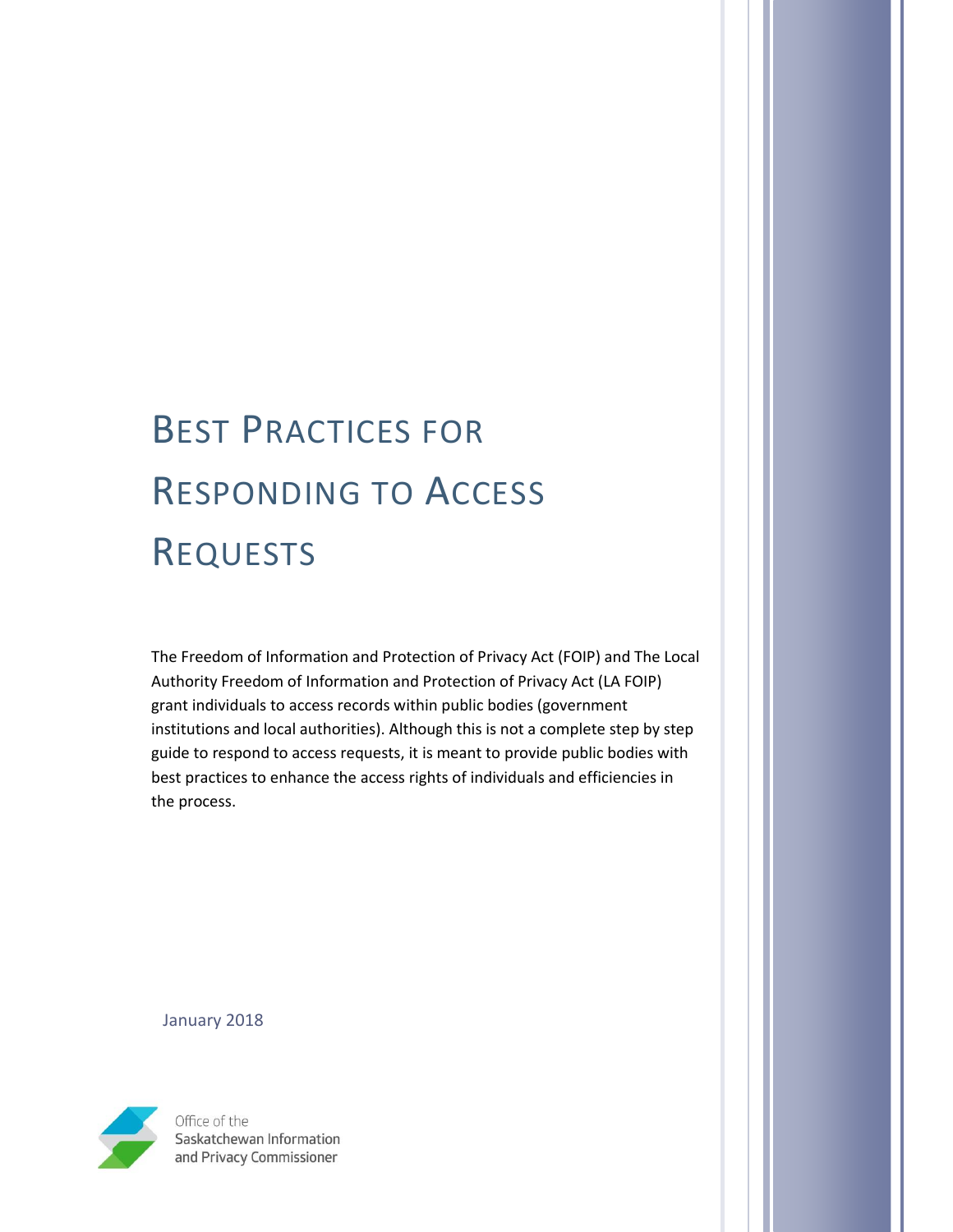## Best Practices for Responding to Access Requests

*The Freedom of Information and Protection of Privacy Act* (FOIP) and *The Local Authority Freedom of Information and Protection of Privacy Act* (LA FOIP) grant individuals to access records within public bodies (government institutions and local authorities). Although this is not a complete step by step guide to respond to access requests, it is meant to provide public bodies with best practices to enhance the access rights of individuals and efficiencies in the process.

Contact the Access and Privacy Branch of the Ministry of Justice for other tools, resources and training materials for responding to Access requests.

## WHAT IS A RECORD?

For the purposes of FOIP and LA FOIP, a record is the package of documents that would be responsive to the applicant's access request that are in the public body's possession or control. Records can be in any form or format. Records could be documents, letters, database spread sheets, e-mails, photos, drawings, voice-mail, videos, text messages etc.

A summary, condensation, or secondary document, should not be substituted for source documents. In other words, an Applicant is entitled to original records, unless exemptions apply.

There have been instances where instead of providing the applicant with responsive records, public bodies offer summaries of the information requested, thus creating new records. This may be in fact what the applicant is looking for. However, a formal access request under either the FOIP or LA FOIP entitles the applicant to documents in their original form. FOIP and LA FOIP are clear that access rights under these laws is to *"records that are in the possession or under the control"* of that public body. In other words, the access provisions in both Acts are "recorddriven" and not "information-driven." There is no responsibility under either Act to create records that do not otherwise exist.

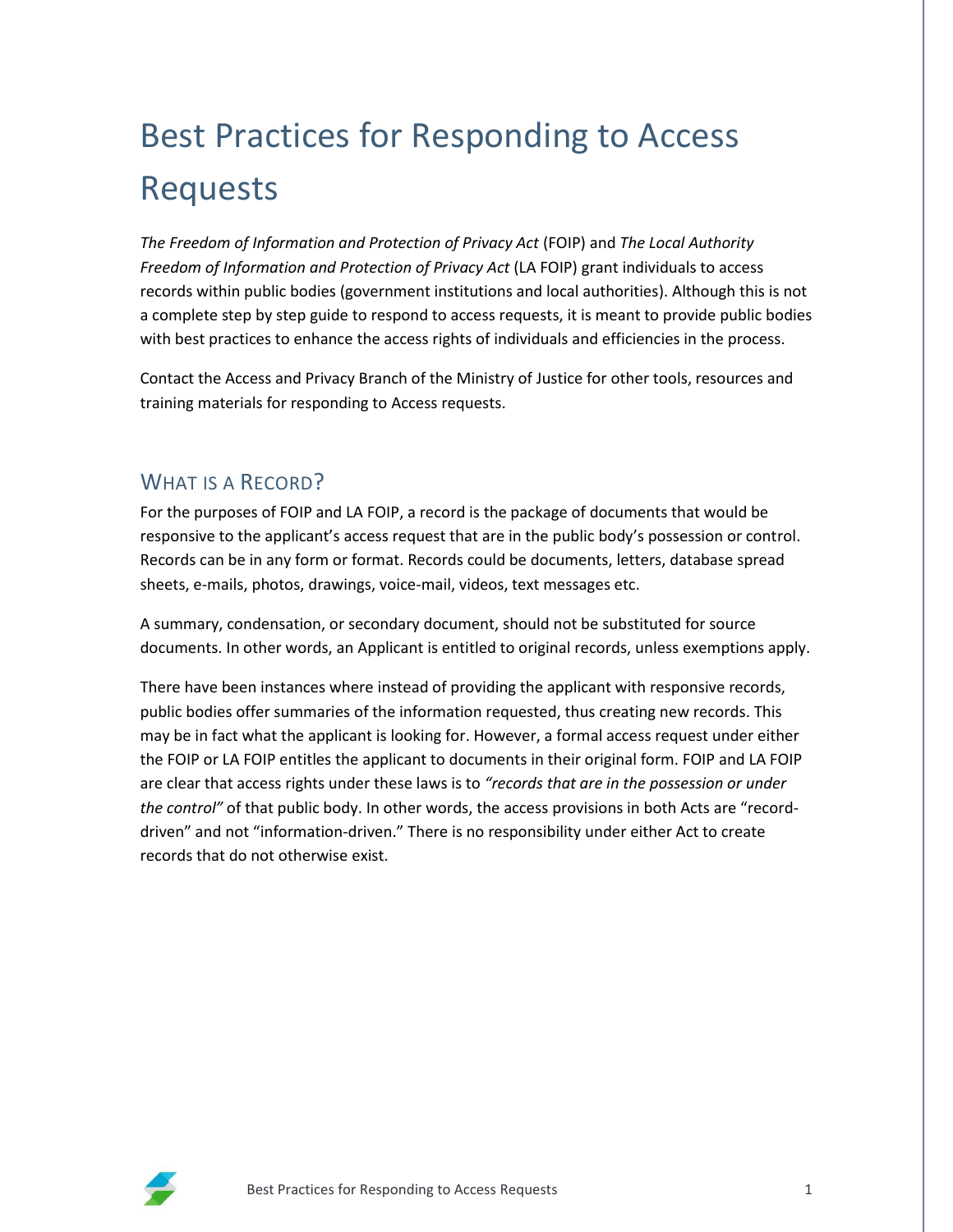## BEST PRACTICES: APPLICANTS

#### Duty to Assist

An amendment was to FOIP and LA FOIP in 2017 that added a duty to assist. Section 5.1 of FOIP/LA FOIP requires that a public body respond to a written request for access openly, accurately and completely.

The duty to assist requires a public body to make every reasonable effort to not only identify and seek out records responsive to an applicant's access to information request, but to explain the steps in the process and seek any necessary clarification on the nature or scope of the request within legislative timeframes. If the access to information request received seems overly broad, it may be because the individual does not have a sophisticated understanding of the public body's mandate and record holdings. Communicating with the applicant at an early stage and throughout the process, will not only help to clarify the request, but also hopefully streamline the search and preparation of records for release. Most importantly, meeting the duty to assist may result in a more satisfactory experience for all involved and perhaps, results in less complaints to this office.

For more information about what the duty to assist means, check out our resource *[Understanding the Duty to Assist](https://oipc.sk.ca/assets/understanding-the-duty-to-assist.pdf)*.

Subsection 5.1(2) of FOIP/LA FOIP also requires a public body to provide explanations of the record if requested by the Applicant.

#### Identity of the Applicant

Some public bodies have asked whether there are any rules around the identity of someone who has made an access request. You will have noticed that in our reports, we refer to the 'applicant' and do not identify that person.

Our view is that a public body should not disclose the identity of the applicant to anyone who does not have a legitimate 'need to know'. A legitimate need to know relates to the specific knowledge an individual requires in order to process the access request.

For example, if the applicant is making an access request for their own personal information then their identity is clearly relevant when searching for records. On the other hand, if the applicant is requesting access to general information, their identity would almost always be irrelevant, and no one other than FOIP Coordinator would have a need to know their identity.

It is improper to treat applicants differently depending on who they are or what organization they may represent. It would also be improper to broadcast the identity of an applicant throughout a public body or to disclose the identity outside of the organization.

This approach is consistent with direction from the Federal Court of Canada and practices in other provinces.

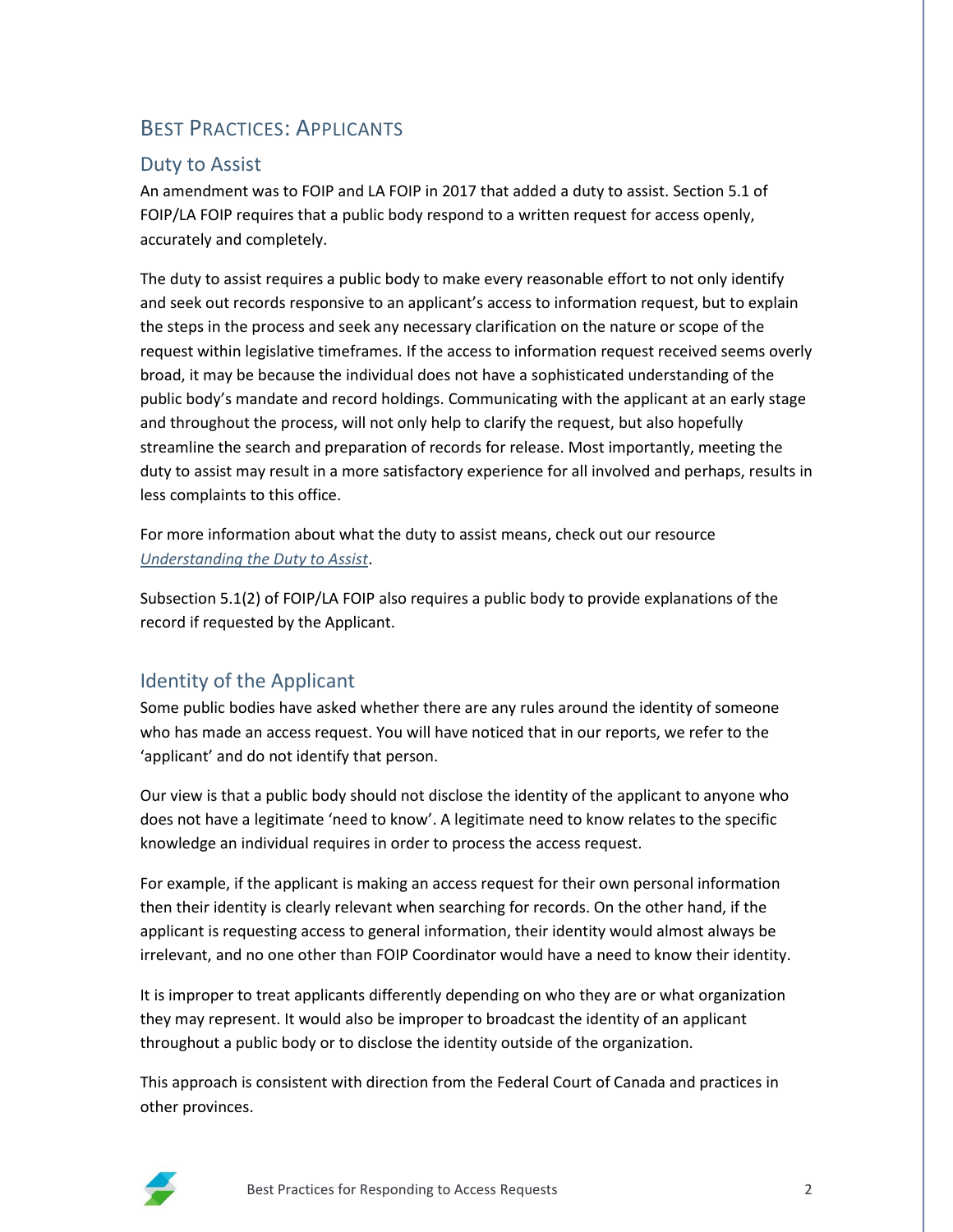#### Does it Matter Why an Applicant Wants Access?

Generally speaking, public bodies are not entitled to require an applicant to explain why records/information are requested. Further, the reasons should not be a factor in the decision to release or deny access to records.

However, there are reasons that a public body may want to ask the applicant to share his/her reasons. For example, it may help refine and/or narrow the request. This may lead to the efficient identification of responsive records with less search effort by the public body and less cost to the applicant.

Also, when deciding to waive fees, a public body may ask the applicant for information relating to whether the release of the records is in the public interest. See the *[IPC Guide to F](https://oipc.sk.ca/legislation-main/foip/ipc-guide-to-foip/)OIP* or the *IPC [Guide to LA](https://oipc.sk.ca/legislation-main/la-foip/ipc-guide-to-la-foip/) FOIP* for more detail.

#### Clarifying or Narrowing the Request

If an applicant makes a broad request or the request will result in a large fee because of the volume of records, it is best practice for a public body to contact the applicant and work together to clarify or narrow the scope of the request. This may have the result in getting the applicant the information they are seeking with less work for the public body. This is part of the duty to assist.

Note that if a public body's efforts to clarify or narrow a request are not successful; its ability to abandon a request is not automatically triggered. Section 7.1 of FOIP/LA FOIP allows a public body to abandon an access to information request if it invites the applicant to provide additional details about the request and the applicant does not respond within 30 days. However, the invitation to provide details must be in accordance with subsection 6(3) of FOIP/LA FOIP which provides that the public body must not be able to identify the records requested.

If a public body is just trying to narrow or clarify a request to produce fewer records, and the applicant is not responding promptly, the public body should keep working to process the request in order to meet legislated timelines.

## Application to Disregard an Access to Information Request or Request for Correction to Personal Information

In 2017, the Saskatchewan Legislative Assembly passed amendments to *The Freedom of Information and Protection of Privacy Act* (FOIP) and *The Local Authority Freedom of Information and Protection of Privacy Act* (LA FOIP). These amendments are in force as of January 1, 2018. One of the changes to these Acts gives a government institution or local authority (public body) the ability to apply to the Information and Privacy Commissioner (the Commissioner) to disregard an application made pursuant to section 6 of FOIP/ LA FOIP) access to information

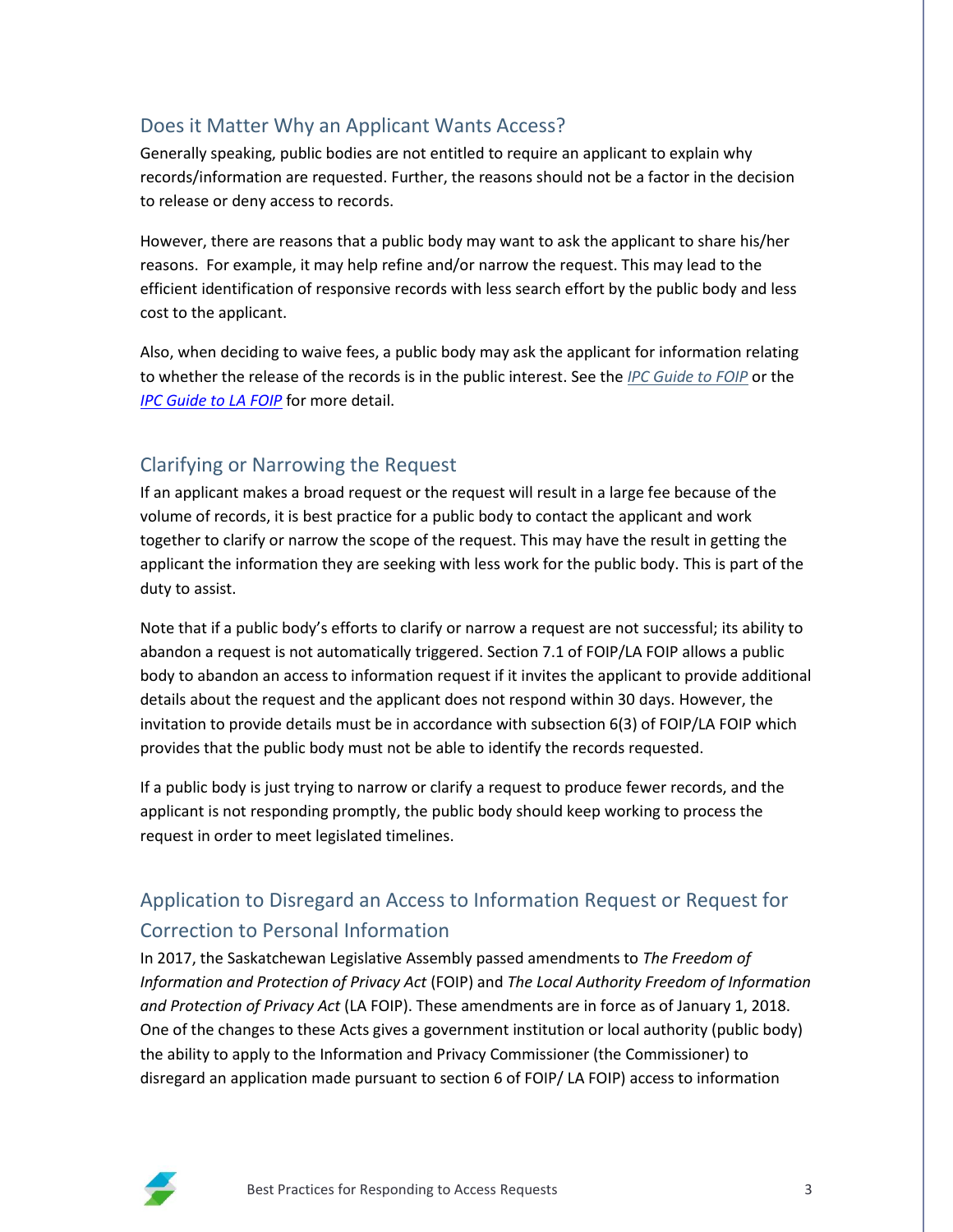request) or a request for a correction to personal information made pursuant to subsection 32(1) of FOIP/31(1) of LA FOIP (request for correction).

An application to disregard is a serious matter as it could have the effect of removing an applicant's express right to seek access to information in a particular case. For more information, see sections 45.1 of FOIP/ 43.1 of LA FOIP or the IPC resource *[Application to](https://oipc.sk.ca/assets/application-to-disregard-an-access-to-information-request-or-request-for-correction.pdf)  [Disregard an Access to Information Request or a Request for Correction.](https://oipc.sk.ca/assets/application-to-disregard-an-access-to-information-request-or-request-for-correction.pdf)*

## BEST PRACTICES: SEARCH

#### Document the Search

When a public body responds to an access request, it is best practice to document every step of the search for records. When a public body intends to charge fees, this documentation is essential to calculate the fees and explain them to the applicant and the IPC in the event of a review.

However, it is best practice to document the search for records for every access request. This helps ensure consistent, thorough searches. Also, if the applicant believes that more records exist then have been identified, he/she can request a review by the IPC. In that case, the IPC will ask the public body for specific details about the search. This includes the following:

- For personal information requests explain how the individual is involved with the public body (i.e. client, employee, former employee etc.) and why certain departments/divisions/branches were included in the search.
- For general requests tie the subject matter of the request to the departments/divisions/branches included in the search. In other words, explain why certain areas were searched and not others.
- Identify the employee(s) involved in the search and explain how the employee(s) is experienced in the subject matter.
- Explain how the records management system is organized (both paper & electronic) in the departments/divisions/branches included in the search:
	- $\circ$  Describe how records are classified within the records management system. For example, are the records classified by alphabet, year, function, subject, etc.
	- $\circ$  Consider providing a copy of your organizations record schedule and screen shots of the electronic directory (folders & subfolders).
- If the record has been destroyed, provide copies of record schedules and/or destruction certificates.
- Explain how you have considered records stored off-site.
- Explain how records that may be in the possession of a third party but in the public body's control have been searched such as a contractor or information service provider. For more on this, see the OIPC resource, *A Contractor's Guide to Access and Privacy in Saskatchewan* available on our website.

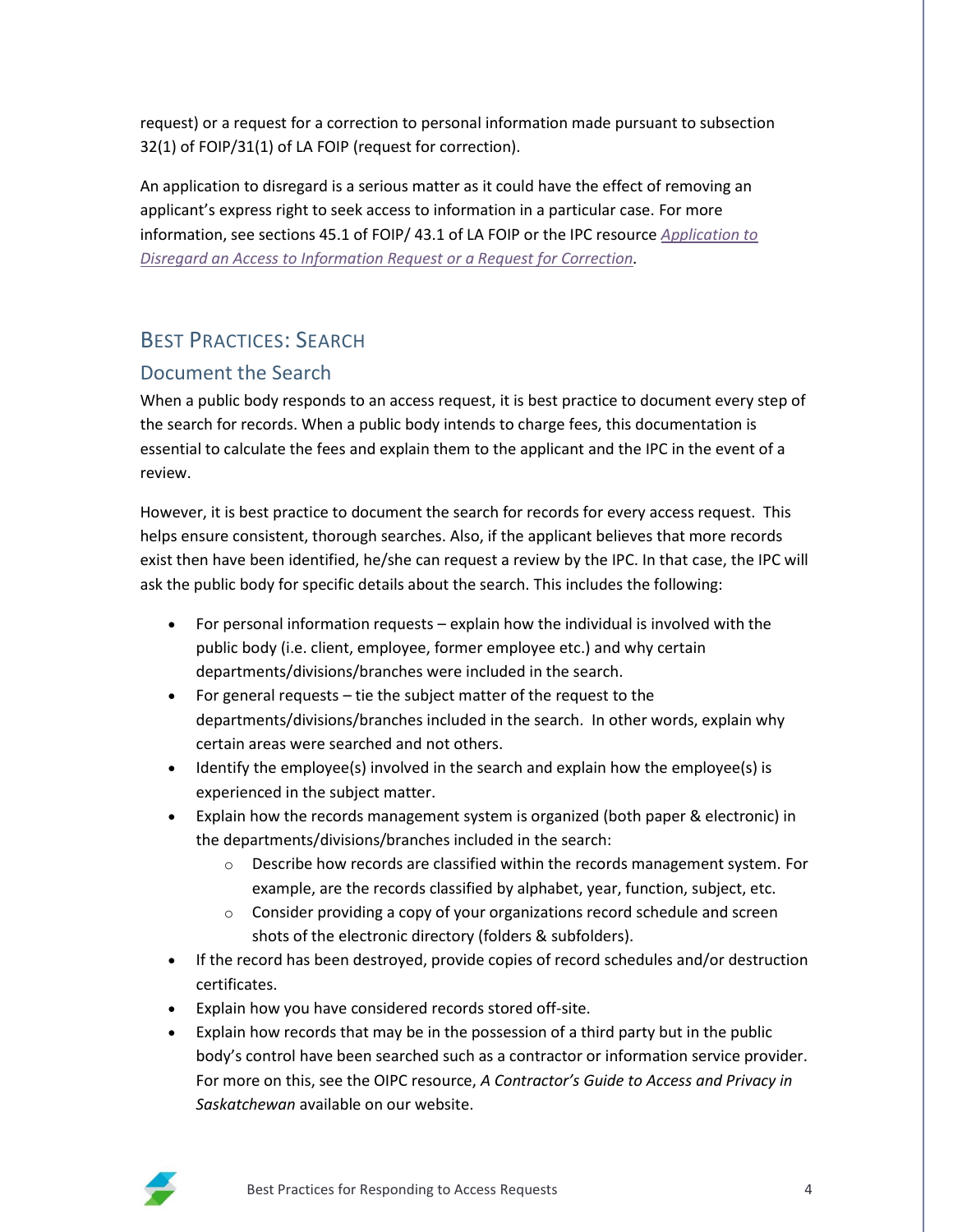- Explain how a search of mobile electronic devices was conducted (i.e. laptops, smart phones, cell phones, tablets).
- Which folders within the records management system were searched and explain how these folders link back to the subject matter requested?
- For electronic folders indicate what key terms were used to search if applicable.
- On what dates did each employee search?
- How long did the search take for each employee?
- What were the results of each employee's search?

The above list is meant to be a guide. Each case will require different search strategies and details depending on the records requested. For more information, see the *[IPC Guide to F](https://oipc.sk.ca/legislation-main/foip/ipc-guide-to-foip/)OIP* or *IPC [Guide to LA](https://oipc.sk.ca/legislation-main/la-foip/ipc-guide-to-la-foip/) FOIP*.

## BEST PRACTICES MANNER OF ACCESS

The amendments to FOIP and LA FOIP in force January 2018 sets out new provisions regarding how public bodies should provide records to applicants.

Subsection 10(2) of FOIP and LA FOIP address records in electronic form. FOIP and LA FOIP specifically indicate that if is possible and reasonably practicable to do so, a public body can give an applicant copies of the record in electronic form. To compliment this, the FOIP and LA FOIP Regulations specifically allow a public body to charge the actual cost of a portable storage device which would provide the copy of the electronic record.

Subsection 10(3) of FOIP and LA FOIP addresses a microfilm, film, sound or video recording or machine-readable record. The public body has the option of providing a transcript or allowing the applicant to examine a transcript. The public body may also provide a copy of audio or video recordings, or permit the applicant to view or hear the recording. The fees in the regulations for providing copies of these types of records are the actual cost of reproduction.

Subsection 10(4) indicates a head can provide an applicant with any type of record by providing a copy or allowing the applicant to examine it. See the *[IPC Guide to FOIP](https://oipc.sk.ca/legislation-main/foip/ipc-guide-to-foip/)* or *IPC [Guide to LA](https://oipc.sk.ca/legislation-main/la-foip/ipc-guide-to-la-foip/) FOIP* for more information on how our office has interpreted this section in the past.

## BEST PRACTICES: FEES

FOIP and LA FOIP provide for reasonable cost recovery associated with providing individuals access to records. Fees encourage responsible use of the right of access by applicants. However, fees should not present an unreasonable barrier to access. Therefore, fees should be reasonable, fair and at a level that does not discourage any resident from exercising their access rights.

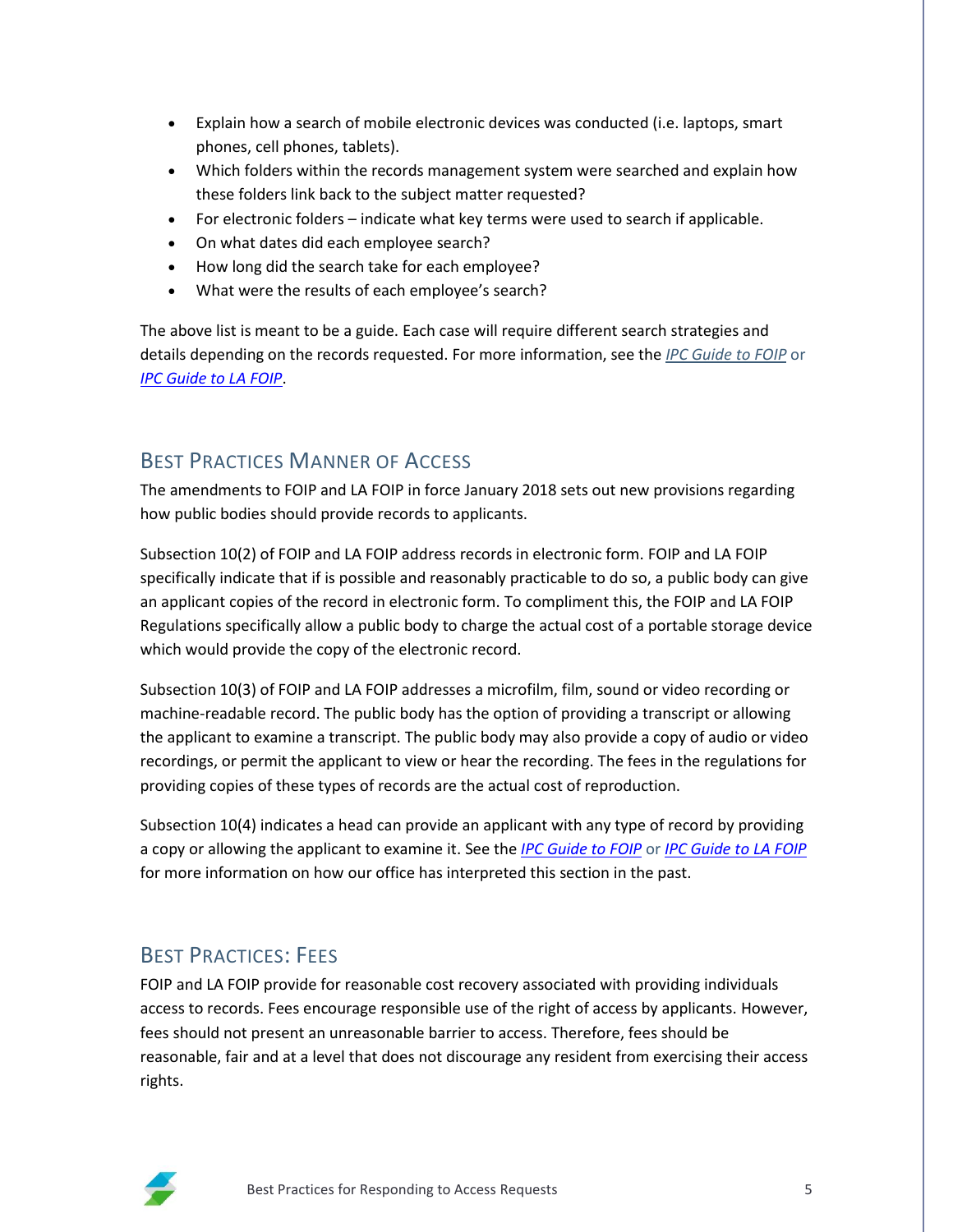A *reasonable* fee estimate is one that is proportionate to the work required on the part of the public body to respond efficiently and effectively to an applicant's request. The public body should be able to detail how it arrived at its fee estimate amounts for each of the types of fees that can be charged.

Public bodies should ensure that in keeping with best practices it:

- Treats all applicants the same (fairness); and
- Calculates its fees the same (consistency).

This is best achieved through establishment of internal guidelines that set out when and how fees will be applied and/or waived.

## Types of fees

#### Application Fee

Subsection 5(1) of the LA FOIP Regulations provides local authorities with an opportunity to charge a \$20 application fee which is payable upon receipt of the access request.

#### Search Fee

Pursuant to subsection 6(2) of the FOIP Regulations, a government institution may charge \$15 per half hour of search time if in excess of two hours.

Pursuant to subsection 5(3) of the LA FOIP Regulations, a local authority may charge \$15 per half hour of search time if in excess of one hours.

Search time consists of every half hour of manual search time required to locate and identify responsive records. For example:

- staff time involved with searching for records;
- examining file indices, file plans or listings of records either on paper or electronic;
- pulling paper files/specific paper records out of files; and
- reading through files to determine whether records are responsive.

Search time does not include:

- time spent to copy the records;
- time spent going from office to office or off-site storage to look for records; or
- having someone review the results of the search.

The tests related to a reasonable search are:

 Generally, it should take an experienced employee 1 minute to visually scan 12 pages of paper or electronic records to determine responsiveness;

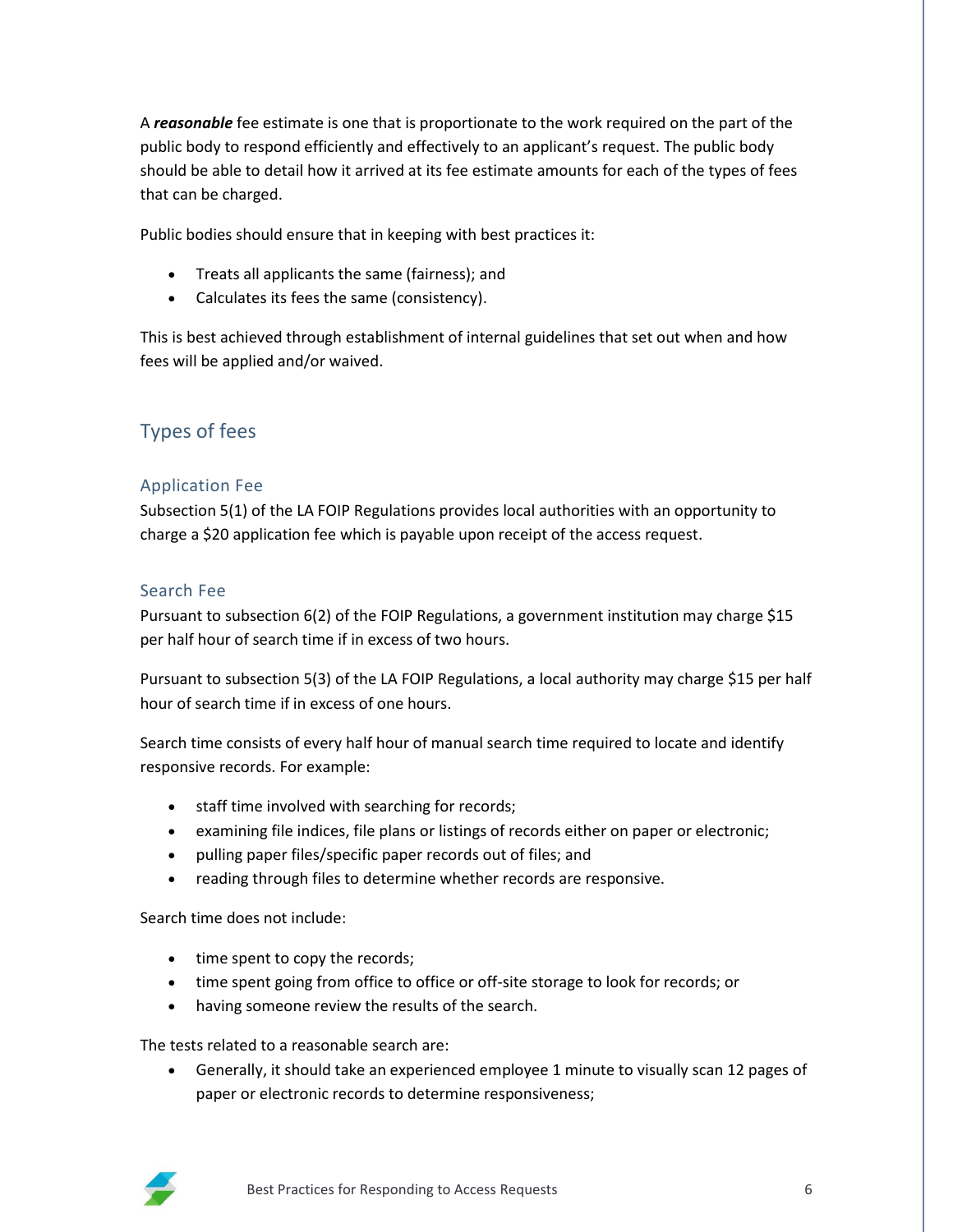- Generally, it should take an experienced employee 5 minutes to search 1 regular file drawer for responsive file folders.
- Generally it should take an employee 3 minutes to search an e-mail account using keywords and copy the results in to another folder.

For more information, see the *[IPC Guide to F](https://oipc.sk.ca/legislation-main/foip/ipc-guide-to-foip/)OIP*, *IPC [Guide to LA](https://oipc.sk.ca/legislation-main/la-foip/ipc-guide-to-la-foip/) FOIP*, *[Fee Estimate](https://oipc.sk.ca/assets/quick-calculation-guide.pdf) – Quick [Calculation Guide](https://oipc.sk.ca/assets/quick-calculation-guide.pdf)* and *[Steps to Charging Fees.](https://oipc.sk.ca/assets/steps-to-charging-fees.pdf)*

#### Preparation Fees

Pursuant to subsection 6(2) of the FOIP Regulations, a government institution may charge \$15 per half hour of preparation time if in excess of two hours.

Pursuant to subsection 5(3) of the LA FOIP Regulations, a local authority may charge \$15 per half hour of preparation time if in excess of one hours.

Preparation includes time spent preparing the record for disclosure including time anticipated to be spent physically severing exempt information from records.

Preparation time does not include:

- Deciding whether or not to claim an exemption;
- Identifying records requiring severing;
- Identifying and preparing records requiring third party notice;
- Packaging records for shipment;
- Transporting records to the mailroom or arranging for courier service;
- Time spent by a computer compiling and printing information;
- Assembling information and proofing data;
- Photocopying; and
- Preparing an index of records.

The test related to reasonable time spent on preparation is:

 Generally, it should take an experienced employee 2 minutes per page to physically sever only.

For more information, see the *[IPC Guide to F](https://oipc.sk.ca/legislation-main/foip/ipc-guide-to-foip/)OIP*, *IPC [Guide to LA](https://oipc.sk.ca/legislation-main/la-foip/ipc-guide-to-la-foip/) FOIP*, *[Fee Estimate](https://oipc.sk.ca/assets/quick-calculation-guide.pdf) – Quick [Calculation Guide](https://oipc.sk.ca/assets/quick-calculation-guide.pdf)* and *[Steps to Charging Fees.](https://oipc.sk.ca/assets/steps-to-charging-fees.pdf)*

#### Reproduction Fees

Public bodies can also charge fees for reproducing records. Subsection 6(1) of the FOIP Regulations and 5(2) of the LA FOIP Regulations outline these fees in detail. Please note that amendments to the regulations were made in January 2018 and changes have been made to these subsections.

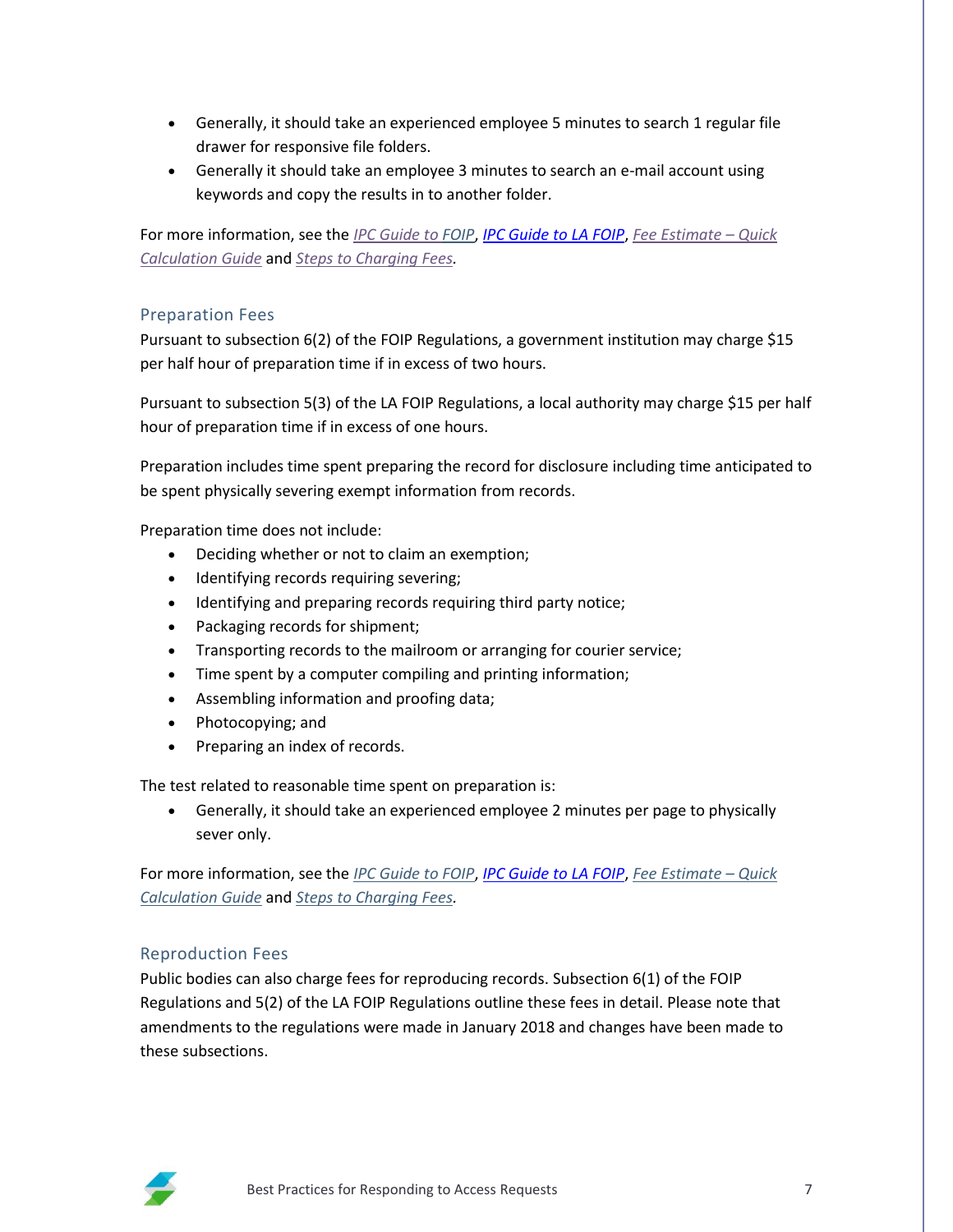The IPC also encourages public bodies to grant access to records electronically if it is the applicant's wish.

#### Steps for charging fees

It is best practice that public bodies take the approach that fee estimates occur early in the process. Some initial work will be required in order to make a determination that a fee estimate is warranted. However, completing the entire search before the applicant has agreed to pay fees or has had an opportunity to narrow the request is a potential waste of time. Any work searching for records that a public body does before an applicant agrees to pay fees is done at the risk of the public body as an applicant may or may not agree to pay the fees. To charge fees after the work is completed is unreasonable.

For more information on the steps to charging fees, see the *[IPC Guide](https://oipc.sk.ca/legislation-main/foip/ipc-guide-to-foip/) to FOIPs* or *IPC [Guide to](https://oipc.sk.ca/legislation-main/la-foip/ipc-guide-to-la-foip/)  LA [FOIP](https://oipc.sk.ca/legislation-main/la-foip/ipc-guide-to-la-foip/)* and *[Steps to Charging Fees.](https://oipc.sk.ca/assets/steps-to-charging-fees.pdf)*

#### Fee Estimates

Subsection 9(2) of FOIP and LA FOIP require that a public body provide a fee estimate to the Applicant. Both the FOIP and LA FOIP Regulations indicate that a fee estimate should be provided if the fee will be greater than \$100.

An appropriate written fee estimate notice to an applicant should include the following information:

- Time required to search electronic and paper records;
- Time to prepare records for disclosure;
- Estimated reproduction costs; and
- An interim notice which would assist the applicant to determine whether he/she wishes to proceed with the entire request. An interim notice should include:
	- o An indication of whether access is likely to be granted in whole or in part; and
	- o What exemptions are likely to apply to the records.

An interim notice would not be a decision that could be the subject of a request for review by this office.

The "Documenting the Search" portion of this document can also be used as a template for estimating fees.

If a fee is going to be high, public bodies should contact applicants to see if the applicant is willing to clarify or narrow the scope of the request in order to reduce the fees. These efforts should be documented. If an applicant is unwilling to work constructively with the public body to narrow or clarify the scope of their request, or advance a compromise solution which would

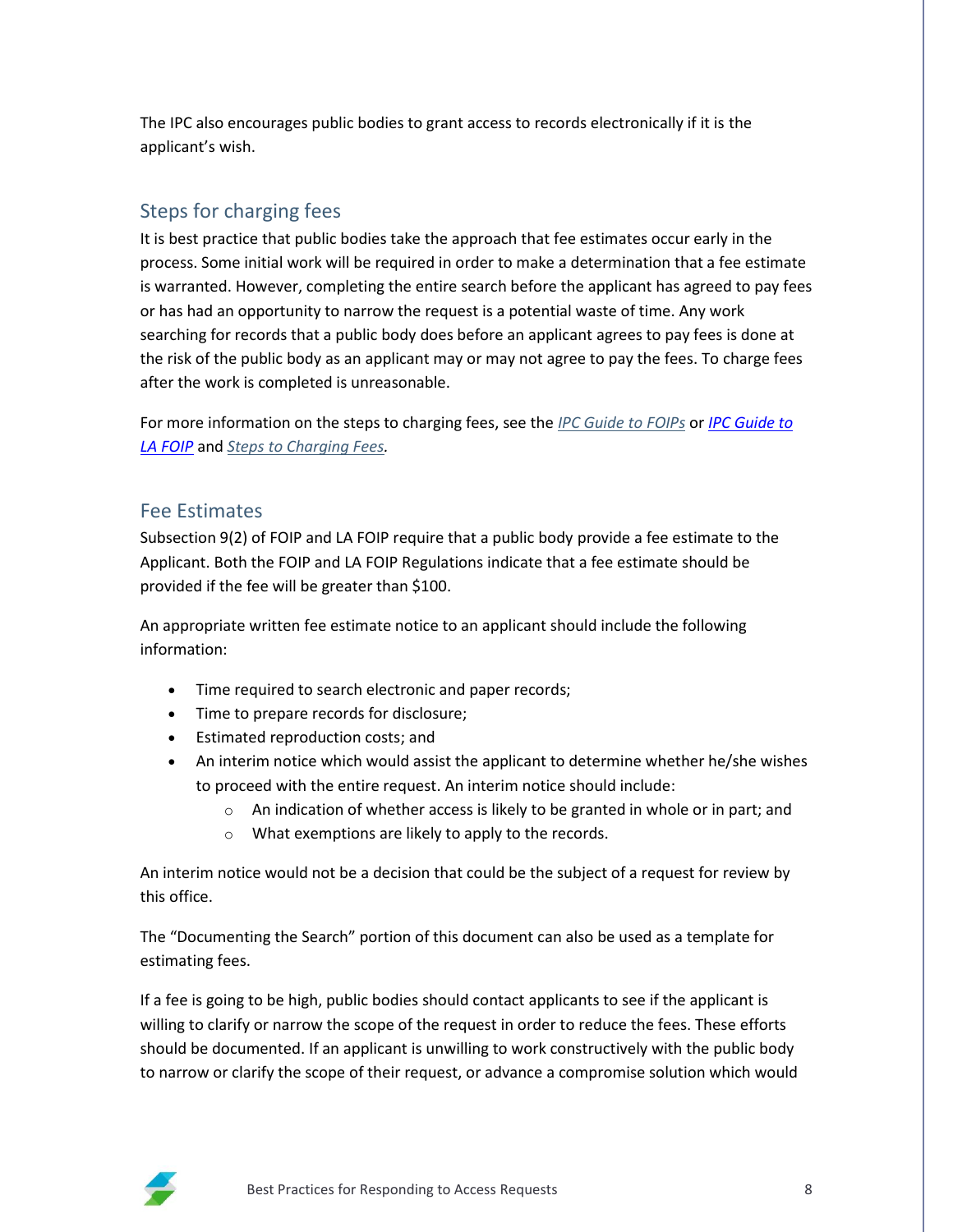reduce cost, this could be taken into consideration in determining whether the fee is reasonable in the event of a review by the OIPC.

For the public body, the 30 day period to respond to an access request is suspended once the fee estimate is sent and remains suspended until the applicant notifies the public body that the applicant wishes to proceed with the application. The public body can require the applicant to pay a 50% deposit on the fee estimate. Alternatively, the applicant could request a review of the fee estimate.

Applicants are not required to pay any fees beyond what was originally estimated by the public body. If the actual fee ends up being less, the public body should refund the applicant accordingly (see subsections 7(2) of the FOIP Regulations and 6(2) of the LA FOIP Regulations).

Where a decision is made to withhold records, applicants do not pay a fee for records withheld. The public body should refund the applicant any deposit paid for these records (see subsections 8(1) and (2) of the FOIP Regulations and subsections 7(1) and (2) of the LA FOIP Regulations).

In November 2014, the IPC posted a guest blog on its website from Sun Country Health Region titled, *Using an Index to Clarify an Access Request and Reduce the Cost.* The blog provides great advice on how to handle fees and provides an example of a template that can be used to break down a fee estimate.

#### Fee Waiver

Subsections 9(5) of FOIP and 8(5) of LA FOIP provide that where a prescribed circumstance exists, the head can waive payment of all or any part of the fees.

In 2018, amendments to the FOIP and LA FOIP Regulations were made. Now, the prescribed circumstances for waiving a fee under FOIP are:

- If the fee would cause substantial financial hardship to the applicant and if disclosure of the record is in the public interest;
- If the record involves the applicant's personal information; or
- $\bullet$  If the fee is less than \$100.

The prescribed circumstances for waiving a fee under LA FOIP are:

- If the record involves the applicant's personal information (application fee only);
- If the fee would cause substantial financial hardship to the applicant and if disclosure of the record is in the public interest (search, preparation and reproduction fees only); or
- If the fee is less than \$100 (search, preparation and reproduction fees only).

The 2018 amendments to the FOIP and LA FOIP regulations provides guidance on the meaning of "substantial financial hardship".